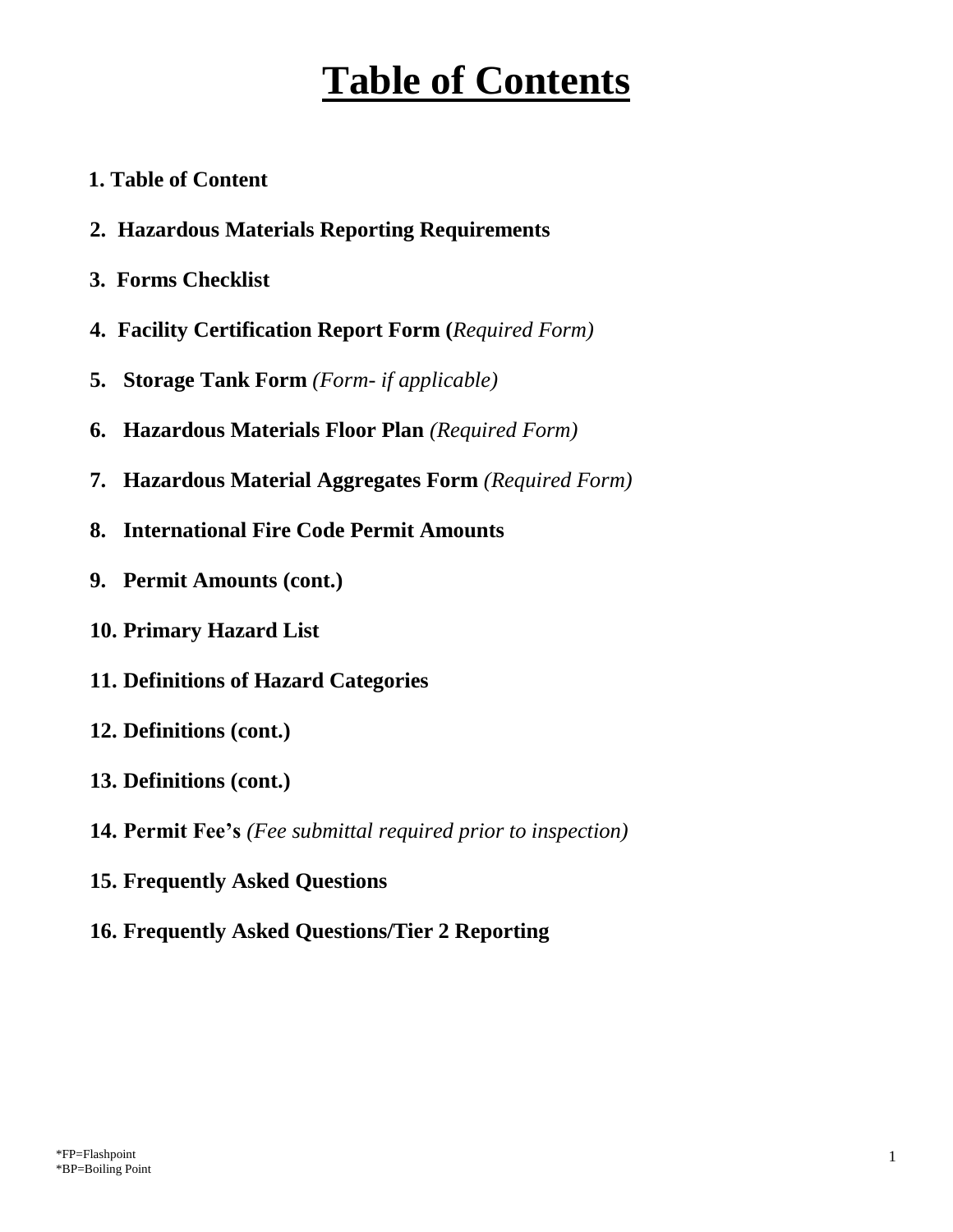## **WEST METRO FIRE PROTECTION DISTRICT HAZARDOUS MATERIALS REPORTING REQUIREMENTS PURSUANT TO THE FIRE CODE**

(Revised December 2014)

The International Fire Code (IFC) West Metro Fire Protection District Resolution (2002-01) requires an annual permit and technical inspection for all occupancies that store, use, or handle hazardous materials at or above specific IFC permit amounts. Furthermore, the West Metro Fire Protection District has authorized reasonable permit fees to be charged to recover a portion of the costs of the administration, inspection and technical assistance required by this permit program. The fee is based on the total quantities and types of hazardous materials. Following is a checklist of the forms that are required to complete a permit application. (*Checklist attached*)

**Once all of the attached forms are completed, they need to be returned to West Metro Fire Protection District along with the Permit Fee. The information will then be reviewed and a permit issued. During the inspection the inspector may ask to see your Hazardous Materials Management Plan, location of the MSDS sheets, training records and record keeping. The inspector will verify that the floor plan matches the location of chemicals. The inspector will also determine where and what size of placards will be needed and verify compliance regarding usage and storage of chemicals. Should you have any questions please contact** *Lt. Scott Prose at 303-989-4307 ext. 539*.

We also want to make you aware of the independent requirements of the Emergency Planning and Community Right to Know Act or EPCRA. It requires annual reporting which is due to the organizations listed below by March  $1<sup>st</sup>$  of each year. This report is filed by using the free Tier2Submit software which is available through both the State of Colorado and US EPA **http://www2.epa.gov/epcra/tier2-submit-software** The Jefferson County Local Emergency Planning Committee (LEPC) has directed that copies of the ".t2s" or "zip" file that is generated using the free software be emailed to each of the following:

**West Metro Fire Dept. Life Safety Division** [sprose@westmetrofire.org](mailto:sprose@westmetrofire.org) 

**Make check payable to**: "West Metro Fire Rescue"

### **Mail Payments to:**

West Metro Fire Rescue 433 South Allison Parkway Lakewood, Colorado 80226

Attn.: S. Prose, Life Safety Division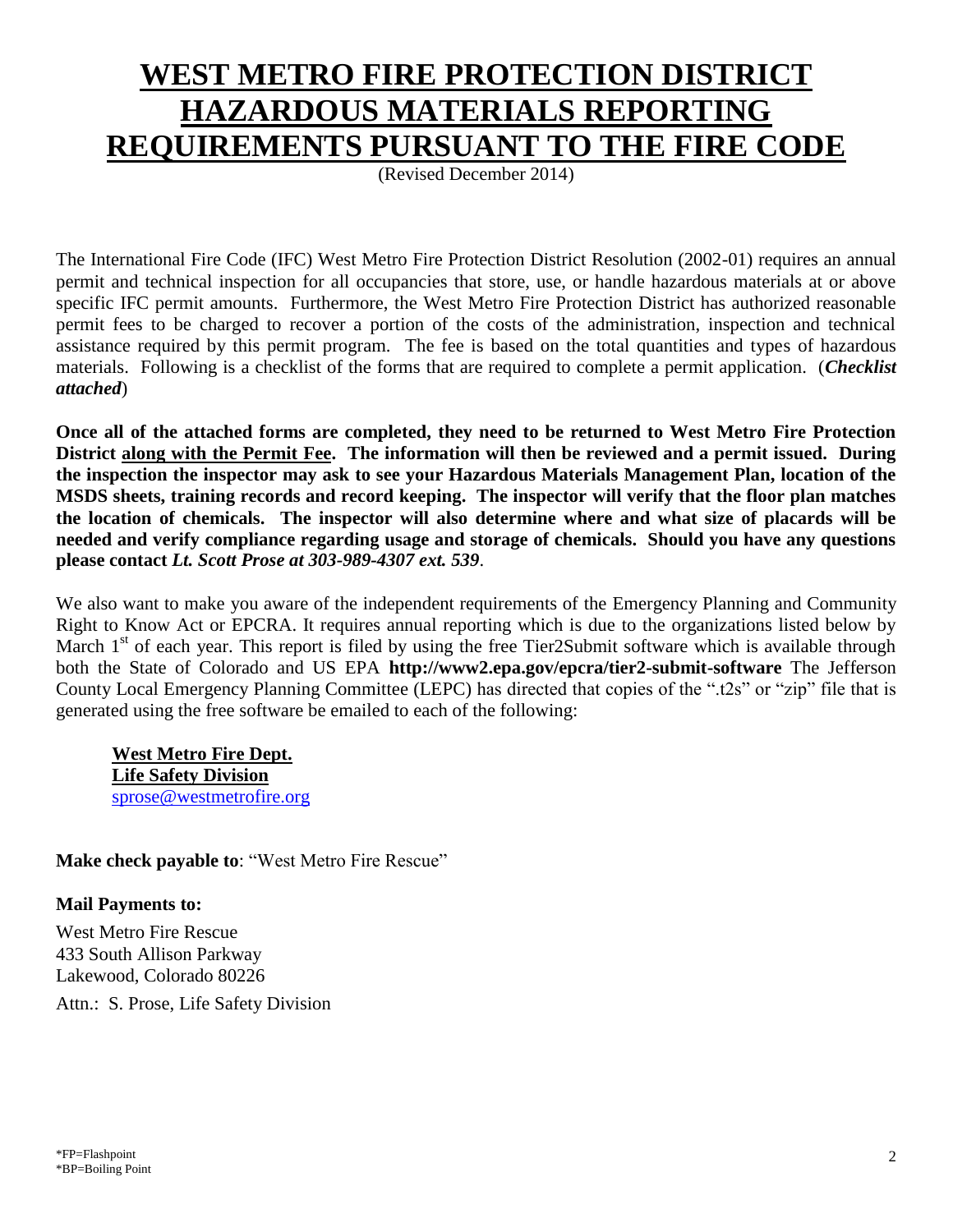## **CHECKLIST OF FORMS THAT MUST BE RETURNED IN ORDER TO COMPLY WITH FIRE CODE REQUIREMENTS**

**1. Facility & Certification Report Form (**Page 4)

(*Filled out and signed)*

**2. Storage Tank Form** (Page 5)

*(If Applicable)*

## **3. Hazardous Materials Floor Plan** (Page 6)

(*This is a drawing of your entire facility. Include all buildings, sheds, exterior storage areas, tanks permanent access ways, parking lots, internal roads, chemical loading areas, equipment cleaning area, emergency and safety equipment. Label all areas so we can identify storage and use areas as listed on the inventory sheets. This plan needs to be on 8 ½ x 11" paper).*

## **4. Hazardous Material Aggregates Form** (Page 7) (*This form is a total by category of all chemicals that are used, stored or handled).*

**5. Chemical Inventory Report: tier2submit**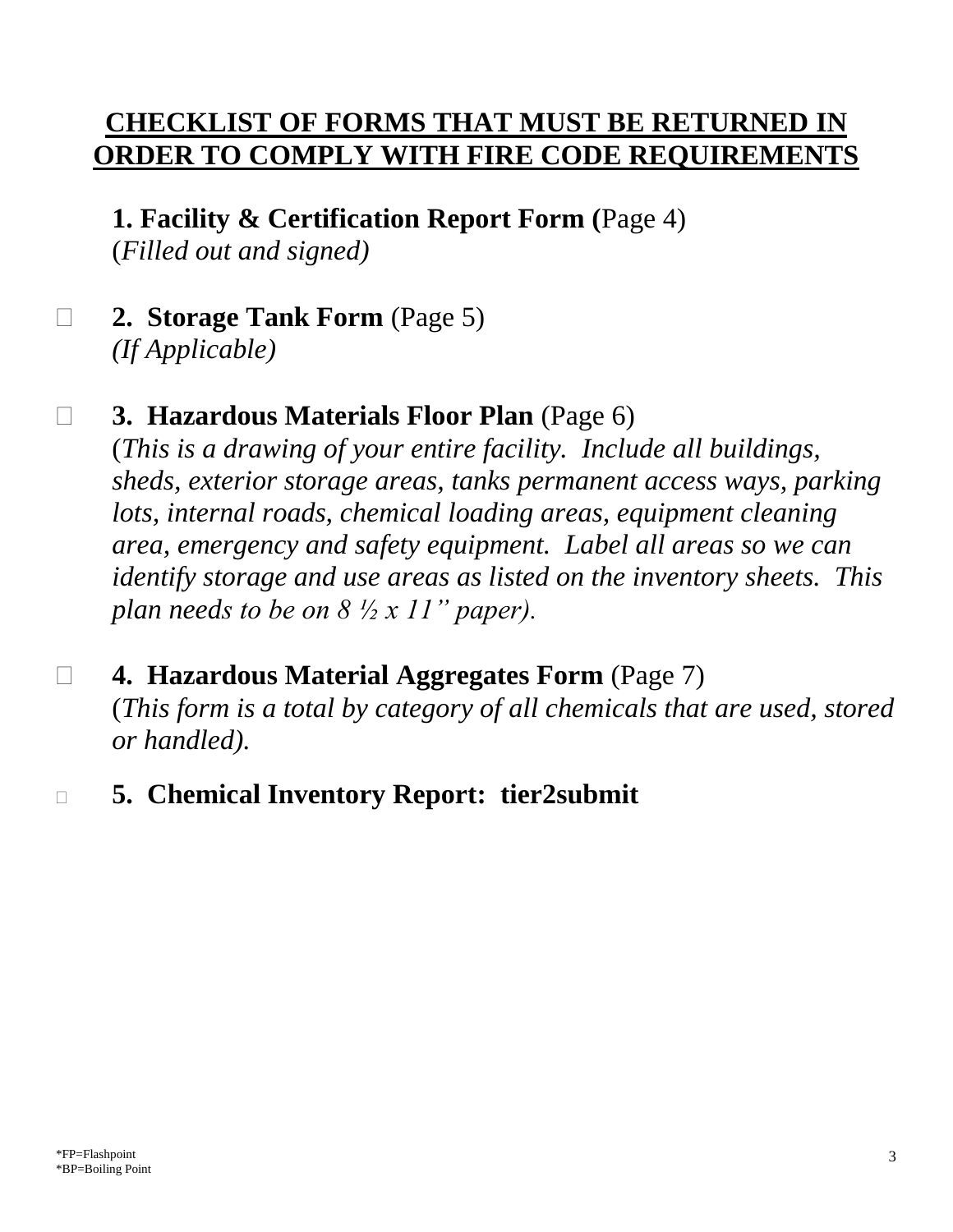## **FACILITY & CERTIFICATION REPORT FORM**

| 1. | Business/Company Name: 1986                                                                                                                                                                                                    |  |  |  |  |  |
|----|--------------------------------------------------------------------------------------------------------------------------------------------------------------------------------------------------------------------------------|--|--|--|--|--|
| 2. |                                                                                                                                                                                                                                |  |  |  |  |  |
| 3. |                                                                                                                                                                                                                                |  |  |  |  |  |
| 4. | Business Phone: New York: New York: New York: New York: New York: New York: New York: New York: New York: New York: New York: New York: New York: New York: New York: New York: New York: New York: New York: New York: New Yo |  |  |  |  |  |
| 5. | Owner: New York State Association of the Contract of the Contract of the Contract of the Contract of the Contract of the Contract of the Contract of the Contract of the Contract of the Contract of the Contract of the Contr |  |  |  |  |  |
| 6. |                                                                                                                                                                                                                                |  |  |  |  |  |
| 7. | Owner's Telephone Number: (Home) (Work) (Work)                                                                                                                                                                                 |  |  |  |  |  |
| 8. | Number of Employees: Mumber of Employees: Mumber of Employees: Mumber of Employees:                                                                                                                                            |  |  |  |  |  |
| 9. | Name of Technical Contact for Questions: Phone: Phone: Phone: 2014                                                                                                                                                             |  |  |  |  |  |
|    | 10. Facility Emergency Coordinators:<br>(Employees to call in case of chemical emergency)                                                                                                                                      |  |  |  |  |  |
|    |                                                                                                                                                                                                                                |  |  |  |  |  |
|    |                                                                                                                                                                                                                                |  |  |  |  |  |
|    | Name: Name: Name: Name: Name: Name: Name: Name: Name: Name: Name: Name: Name: Name: Name: Name: Name: Name: Name: Name: Name: Name: Name: Name: Name: Name: Name: Name: Name: Name: Name: Name: Name: Name: Name: Name: Name:  |  |  |  |  |  |
|    | Phone Business: Mone: Mome: Cell: Pager: Pager:                                                                                                                                                                                |  |  |  |  |  |
|    | Name: Name and the set of the set of the set of the set of the set of the set of the set of the set of the set of the set of the set of the set of the set of the set of the set of the set of the set of the set of the set o |  |  |  |  |  |
|    |                                                                                                                                                                                                                                |  |  |  |  |  |
|    |                                                                                                                                                                                                                                |  |  |  |  |  |
|    | Address:                                                                                                                                                                                                                       |  |  |  |  |  |

#### **12. CERTIFICATION STATEMENT**

I certify under penality of law that I have personally examined and am familiar with the information submitted in this and all attached documents and that based on my inquiry of those individuals responsible for obtaining the information, I believe that the information is true, accurate and complete.

Name Owner/Operator (please Print) Title

Signature Date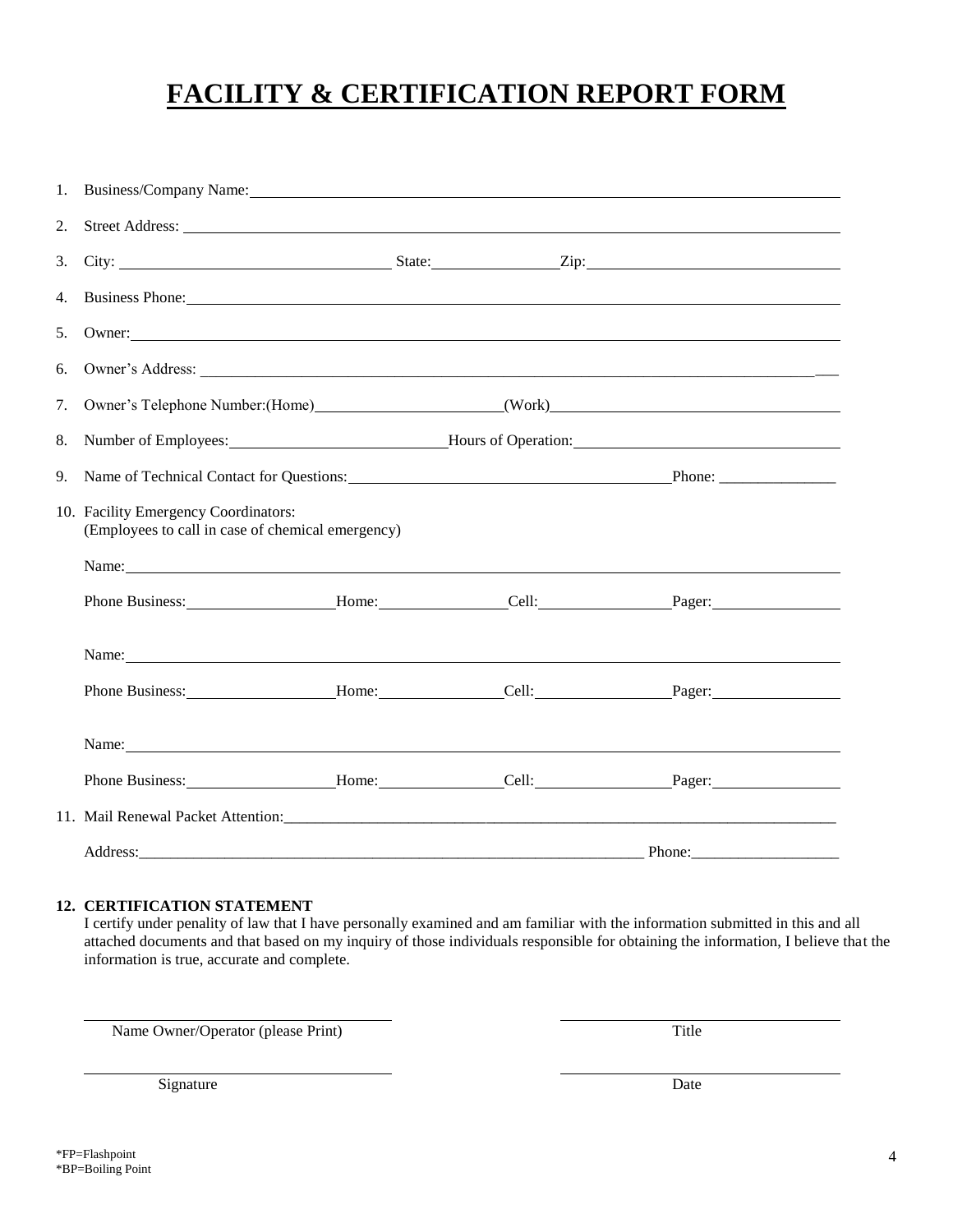## **STORAGE TANK FORM**

### **NAME OF BUSINESS/FACILITY:**

| <b>STORAGE TANK FORM</b>                                       |                                                     |                |                     |                   |                    |
|----------------------------------------------------------------|-----------------------------------------------------|----------------|---------------------|-------------------|--------------------|
| (DESCRIPTION OF EACH TANK ON SITE)                             |                                                     |                |                     |                   |                    |
|                                                                | <b>CONTENTS</b>                                     | <b>SIZE IN</b> | <b>INSTALLATION</b> | <b>STEEL OR</b>   | <b>SINGLE OR</b>   |
|                                                                |                                                     | <b>GALLONS</b> | <b>DATE</b>         | <b>FIBERGLASS</b> | <b>DOUBLE WALL</b> |
| TANK <sub>1</sub>                                              |                                                     |                |                     |                   |                    |
| TANK <sub>2</sub>                                              |                                                     |                |                     |                   |                    |
| TANK <sub>3</sub>                                              |                                                     |                |                     |                   |                    |
| TANK <sub>4</sub>                                              |                                                     |                |                     |                   |                    |
| TANK <sub>5</sub>                                              |                                                     |                |                     |                   |                    |
| TANK <sub>6</sub>                                              |                                                     |                |                     |                   |                    |
| TANK7                                                          |                                                     |                |                     |                   |                    |
| TANK <sub>8</sub>                                              |                                                     |                |                     |                   |                    |
|                                                                | Describe tank leak detection, method and frequency: |                |                     |                   |                    |
|                                                                |                                                     |                |                     |                   |                    |
|                                                                |                                                     |                |                     |                   |                    |
| Describe piping system's leak detection, method and frequency: |                                                     |                |                     |                   |                    |
|                                                                |                                                     |                |                     |                   |                    |
|                                                                |                                                     |                |                     |                   |                    |
|                                                                |                                                     |                |                     |                   |                    |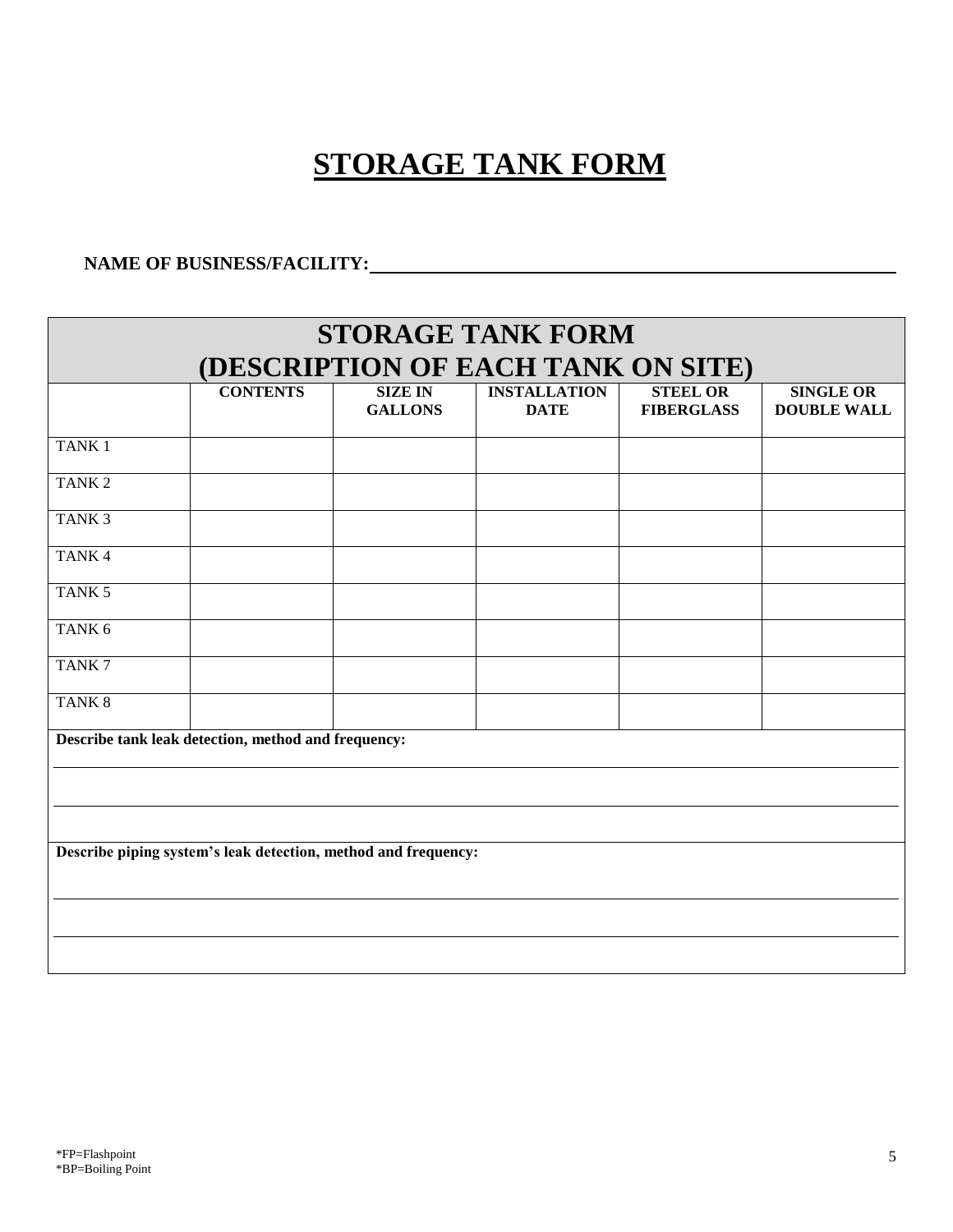## **HAZARDOUS MATERIALS FLOOR PLAN**

**NAME OF BUSINESS/FACILITY:**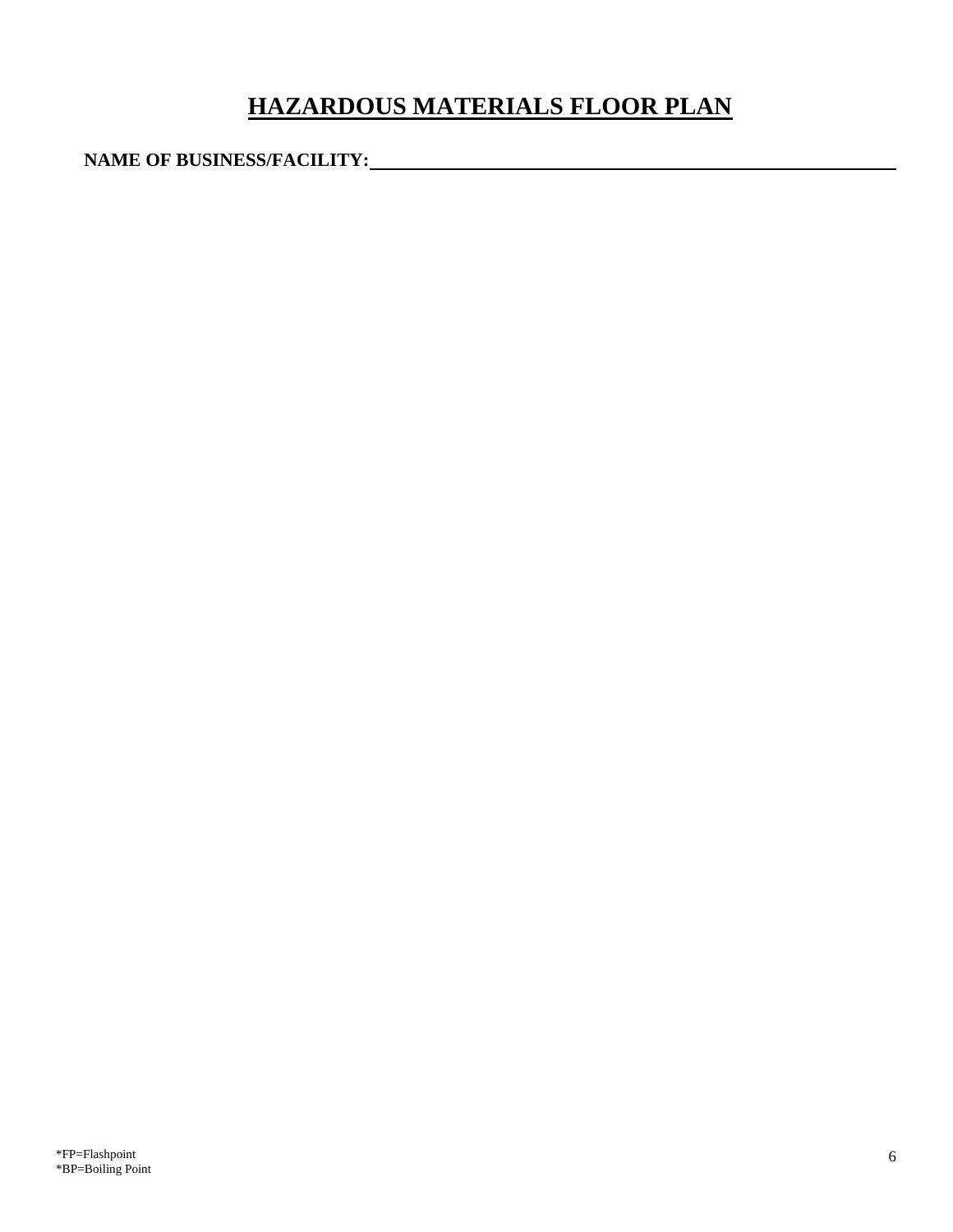## **HAZARDOUS MATERIALS AGGREGATES FORM**

When you have completed a Chemical Inventory Report for each hazardous material, list the total for each category of hazardous material. List each material only once under the primary hazard using the *Primary Hazard List.* Quantities are the maximum on site amounts.

| <b>MATERIAL</b>                                              | <b>GALLONS</b> | <b>POUNDS</b> | <b>CYLINDERS/</b> |
|--------------------------------------------------------------|----------------|---------------|-------------------|
| (As defined in the International Fire Code)                  |                |               | <b>AEROSOLS</b>   |
| <b>AEROSOLS</b>                                              |                |               |                   |
| <b>CARCINOGENS</b>                                           |                |               |                   |
| <b>CELLULOSE NITRATE</b>                                     |                |               |                   |
| <b>COMBUSTIBLE FIBER</b>                                     |                |               |                   |
| COMBUSTIBLE LIQUIDS - CLASS II FP at 100F and below 140F*    |                |               |                   |
| COMBUSTIBLE LIQUIDS - CLASS III - AFP Above 140 &below200F*  |                |               |                   |
| COMBUSTIBLE LIQUIDS - CLASS III - B FP above 200F*           |                |               |                   |
| <b>COMPRESSED GASES-INERT</b> (chemically non reactive)      |                |               |                   |
| COMPRESSED GASES - FLAMMABLE (excluding LP gas)              |                |               |                   |
| COMPRESSED GASES - TOXIC AND HIGHLY TOXIC                    |                |               |                   |
| <b>COMPRESSED GASES OXIDIZING</b>                            |                |               |                   |
| COMPRESSED GASES-PYROPHORIC                                  |                |               |                   |
| <b>COMPRESSED GASES - CORROSIVE</b>                          |                |               |                   |
| <b>COMPRESSED GASES - UNSTABLE (REACTIVE)</b>                |                |               |                   |
| <b>CORROSIVES</b> (Liquids)                                  |                |               |                   |
| <b>CORROSIVES</b> (solids)                                   |                |               |                   |
| CRYOGENIC - CORROSIVE/HIGHLY TOXIC                           |                |               |                   |
| <b>CRYOGENIC - FLAMMABLE</b>                                 |                |               |                   |
| <b>CRYOGENIC - NON FLAMMABLE</b>                             |                |               |                   |
| <b>CRYOGENIC - OXIDIZER</b>                                  |                |               |                   |
| <b>EXPLOSIVES AND BLASTING AGENTS</b>                        |                |               |                   |
| FLAMMABLE LIQUIDS - CLASS I - A FP below 73F &BP below 100F* |                |               |                   |
| FLAMMABLE LIQUIDS - CLASS I - B FP below 73F & BP at 100F*   |                |               |                   |
| FLAMMABLE LIQUIDS - CLASS I - C FP at 73F & BP below 100F*   |                |               |                   |
| <b>FLAMMABLE SOLIDS</b>                                      |                |               |                   |
| HIGHLY TOXIC LIQUIDS AND SOLIDS                              |                |               |                   |
| <b>IRRITANT LIQUID AND SOLIDS</b>                            |                |               |                   |
| LIQUIFIED PETROLEUM GASES (propane, butane)                  |                |               |                   |
| <b>MAGNESIUM</b>                                             |                |               |                   |
| NITRATE FILM                                                 |                |               |                   |
| <b>ORGANIC PEROXIDES - Unclassified detonatable</b>          |                |               |                   |
| ORGANIC PEROXIDES class I to class V                         |                |               |                   |
| <b>OTHER HEALTH HAZARDS</b> (liquids and solids)             |                |               |                   |
| OXIDIZER (liquids $&$ solids) class 4 to class 1             |                |               |                   |
| PYROPHORIC (solids, gases, liquids)                          |                |               |                   |
| RADIOACTIVE MATERIALS                                        |                |               |                   |
| SENSITIZER LIQUIDS AND SOLIDS                                |                |               |                   |
| <b>TOXIC GASES, LIQUIDS &amp; SOLIDS</b>                     |                |               |                   |
| <b>UNSTABLE REACTIVE GASES</b>                               |                |               |                   |
| UNSTABLE REACTIVE (liquids & solids) class 4 to class 1      |                |               |                   |
| WATER REACTIVES (liquids & solids) class 3 to class 1        |                |               |                   |
| <b>TOTAL AGGREGATE QUANTITIES</b>                            |                |               |                   |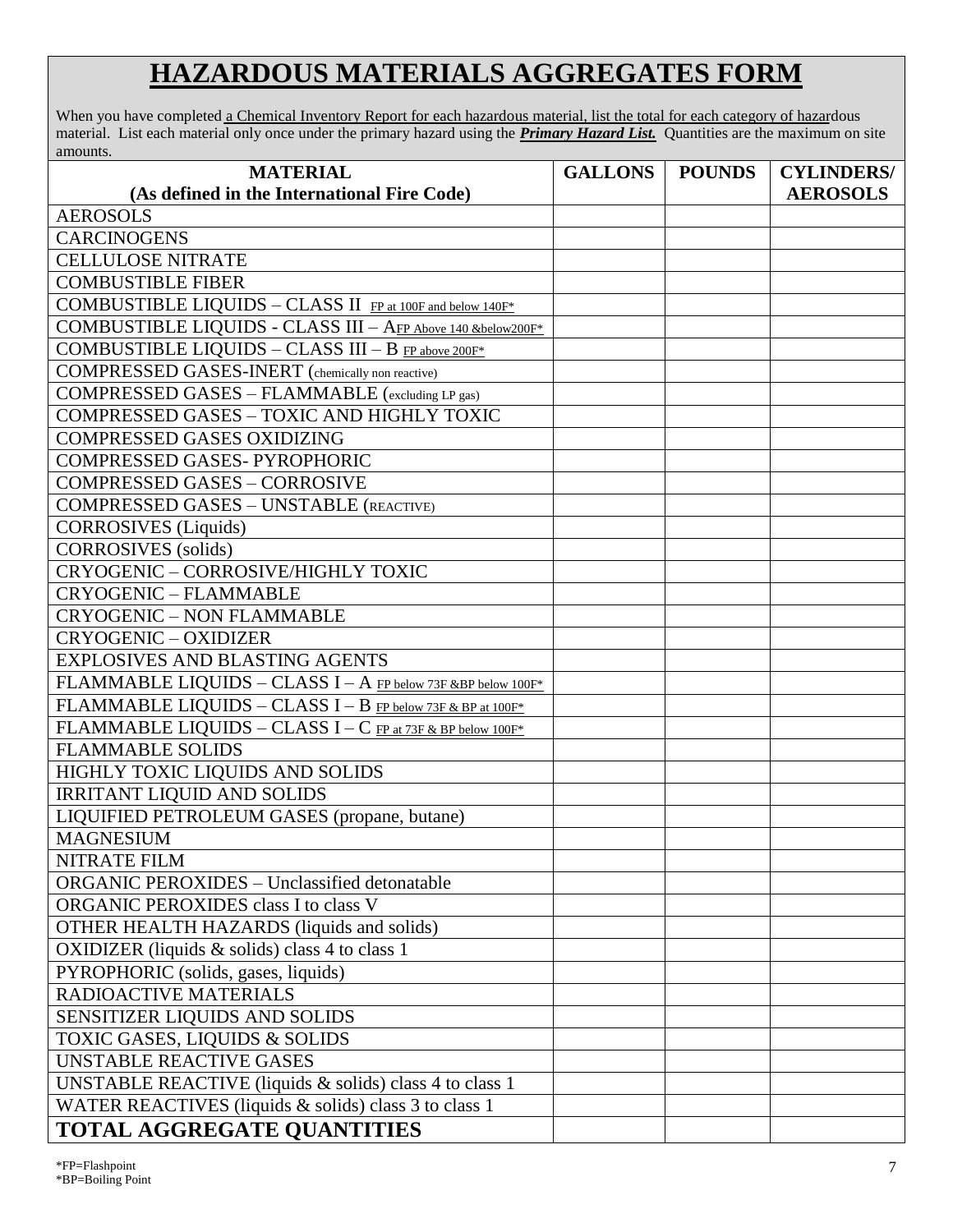## **INTERNATIONAL FIRE CODE PERMIT AMOUNTS FOR HAZARDOUS MATERIALS**



| AEROSOLS (Level 2 & Level 3)                                                               | <b>500 LBS</b>      |
|--------------------------------------------------------------------------------------------|---------------------|
| <b>CARCINOGENS</b>                                                                         | <b>10 LBS</b>       |
| <b>CELLULOSE NITRATE</b>                                                                   | <b>25 LBS</b>       |
| <b>COMBUSTIBLE FIBER</b>                                                                   | 100 CUBIC FT.       |
| COMBUSTIBLE LIQUIDS - CLASS II, CLASS III-A, CLASS III-B (motor oil,                       | 25 GAL INSIDE       |
| antifreeze, kerosene, diesel)                                                              | 60 GAL              |
|                                                                                            | <b>OUTSIDE</b>      |
| COMPRESSED GASES (i.e. ammonia, hydrogen chloride, florine)                                | <b>ANY</b>          |
| CORROSIVES (Liquids)(i.e. chromic, formic, hydrochloric (myratic greater than 15           | <b>55 GAL</b>       |
| percent) hydrofluric, nitric (greater than 6 percent), perchloric and sulfuric (4 percent) |                     |
| muriatic acid                                                                              |                     |
| <b>CORROSIVES</b> (solids)                                                                 | 1000 LBS            |
| CRYOGENIC - CORROSIVE/HIGHLY TOXIC                                                         | <b>ANY</b>          |
| <b>CRYOGENIC - FLAMMABLE</b>                                                               | 1 gal inside        |
|                                                                                            | 60 gal outside      |
| <b>CRYOGENIC - NON FLAMMABLE</b>                                                           | 60 gal inside       |
|                                                                                            | 500 gal outside     |
| <b>CRYOGENIC - OXIDIZER</b>                                                                | 10 gal inside       |
|                                                                                            | 50 gal outside      |
| EXPLOSIVES AND BLASTING AGENTS (10,000 small arms primers in non-                          | 1 LBS blk powder    |
| sprinklered bldg. (25,000 small arms primers in sprinklered bldg.)                         | 20 LBS smokeless    |
|                                                                                            | 10,000 small arms   |
|                                                                                            | primer              |
|                                                                                            | special industry 50 |
|                                                                                            | <b>LBS</b>          |
| FLAMMABLE LIQUIDS - CLASS I-A, CLASS I-B, CLASS I-C                                        | 5 gal inside        |
|                                                                                            | 10 gal outside      |
| <b>FLAMMABLE SOLIDS</b>                                                                    | <b>100 LBS</b>      |
| HIGHLY TOXIC GASES/TOXIC GASES                                                             | <b>ANY</b>          |
| HIGHTLY TOXIC LIQUIDS AND SOLIDS                                                           | <b>ANY</b>          |
| <b>IRRITANT LIQUID AND SOLIDS</b>                                                          | 55 gal              |
| LIQUIFIED PETROLEUM GASES (propane, butane)                                                | ANY                 |
| <b>MAGNESIUM</b>                                                                           | <b>10 LBS</b>       |
| NITRATE FILM                                                                               | 25 LBS              |
| OXIDIZING GASES (i.e. oxygen, ozone, oxides of nitrogen fluorine and chlorine)             | 504 cubic ft        |
| OXIDIZING LIQUIDS CLASS 4 (i.e. hydrogen peroxide solutions (greater than 91%)             |                     |
|                                                                                            | <b>ANY</b>          |
| OXIDIZING LIQUIDS CLASS 3 (i.e. hydrogen peroxide solutions greater than 52% up            |                     |
| to 91%, chlorine, ammonium nitrate)                                                        | 1 GAL               |
| OXIDIZING LIQUIDS CLASS 2 (i.e. hydrogen peroxide greater than 27.5% up to 52%)            |                     |
| lead perchlorate, lithium chlorate, lithium, calcium nitrate                               | 10 GAL              |
| OXIDIZION LIQUIDS CLASS 1 (i.e. nitric acid 40% concentrations or less, perchloric         |                     |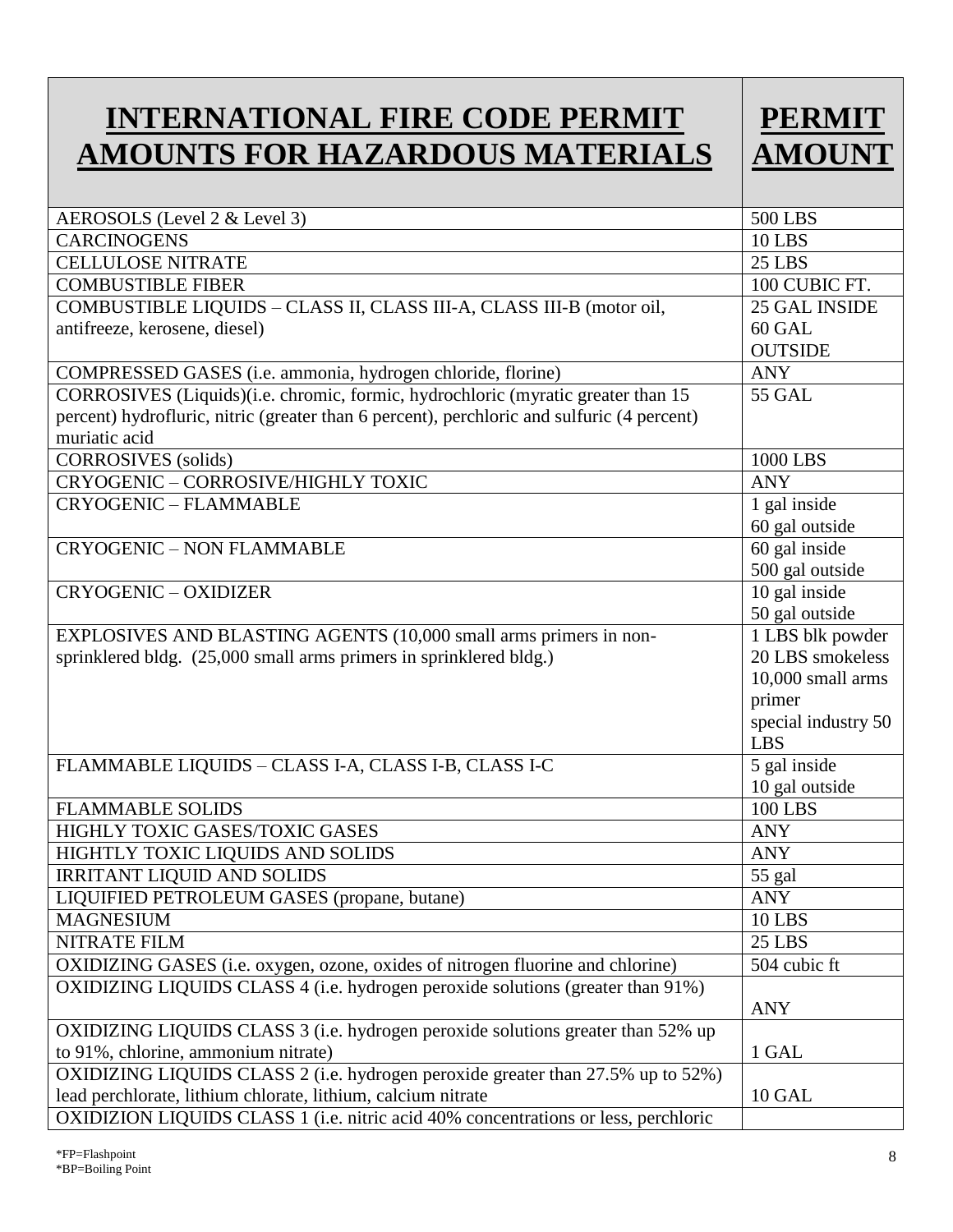| acid solutions less than 50% by weight)                                         | 55 GAL         |
|---------------------------------------------------------------------------------|----------------|
| OXIDIZING SOLIDS CLASS 4 (i.e. ammonium perchlorate)                            | <b>ANY</b>     |
| OXIDIZING SOLIDS CLASS 3 (ammonium dichromate, calcium hypochlorite over 50%    |                |
| by weight)                                                                      | <b>10 LBS</b>  |
| OXIDIZING SOLIDS CLASS 2 (i.e. hydrogen peroxide greater than 27.5% up to 52%,  |                |
| lead perchlorate, lithium chlorate, lithium)                                    | <b>100 LBS</b> |
| OXIDIZING SOLIDS CLASS 1 (i.e. ammonium persulfate, barium peroxide, calcium    |                |
| peroxide, hydrogen peroxide solutions greater than 8% up to 27.5%)              | <b>500 LBS</b> |
| ORGANIC PEROXIDE LIQUIDS AND SOLIDS CLASS I (i.e. benzoyl peroxide over         |                |
| 98% concentration, t-butyl hydroperoxide 90%)                                   | <b>ANY</b>     |
| ORGANIC PEROXIDE LIQUIDS AND SOLIDS CLASS II (i.e. hexane 92% and               |                |
| peroxyacetic acid 43%)                                                          | <b>ANY</b>     |
| ORGANIC PEROXIDE LIQUIDS AND SOLIDS CLASS III (i.e. benzoyl peroxide 78%        |                |
| benzoyl paste 55%)                                                              | 1 GAL/10 LBS   |
| ORGANIC PEROXIDE LIQUIDS AND SOLIDS CLASS IV (i.e. benzoyl peroxide 70%         |                |
| benzoyl peroxide past 50%)                                                      | 2 GAL/20 LBS   |
| OTHER HEALTH HAZARDS LIQUID                                                     | <b>55 GAL</b>  |
| OTHER HEALTH HAZARDS SOLIDS                                                     | <b>500 LBS</b> |
| PYROPHORIC GASES, LIQUIDS, SOLIDS                                               | <b>ANY</b>     |
| RADIOACTIVE MATERIAL (including gases, liquids and solids)                      | <b>ANY</b>     |
| <b>SENSITIZER LIQUIDS</b>                                                       | <b>55 GAL</b>  |
| <b>SENSITIZER SOLIDS</b>                                                        | <b>500 LBS</b> |
| <b>TOXIC GASES</b>                                                              | <b>ANY</b>     |
| <b>TOXIC LIQUIDS</b>                                                            | 10 GAL         |
| <b>TOXIC SOLIDS</b>                                                             | <b>100 LBS</b> |
| <b>UNSTABLE (REACTIVE GASES)</b>                                                | <b>ANY</b>     |
| UNSTABLE REACTIVE LIQUIDS CLASS 4 (i.e. acetyl peroxide, ethyl nitrate,         | <b>ANY</b>     |
| peroxyacetic acid and picric acid)                                              |                |
| UNSTABLE REACTIVE LIQUIDS CLASS 3 (i.e. hydrogen peroxide greater than 52%,     | <b>ANY</b>     |
| perchloric acid)                                                                |                |
| UNSTABLE REACTIVE LIQUIDS CLASS 2 (i.e. acrolein, acrylic acid, hydrazine)      | 5 GAL          |
| UNSTABLE REACTIVE LIQUIDS CLASS 1 (i.e. acetic acid, hydrogen peroxide 35% to   | 10 GAL         |
| 52% and tetrahydrofuran)                                                        |                |
| <b>UNSTABLE REACTIVE SOLIDS CLASS 4</b>                                         | <b>ANY</b>     |
| <b>UNSTABLE REACTIVE SOLIDS CLASS 3</b>                                         | <b>ANY</b>     |
| <b>UNSTABLE REACTIVE SOLIDS CLASS 2</b>                                         | <b>50 LBS</b>  |
| <b>UNSTABLE REACTIVE SOLIDS CLASS 1</b>                                         | <b>100 LBS</b> |
| WATER REACTIVE LIQUIDS CLASS 3 (i.e. aluminum alkyls such as                    | <b>ANY</b>     |
| triethylaluminum)                                                               |                |
| WATER REACTIVE LIQUIDS CLASS 2 (i.e. sodium peroxide and sulfuric acid)         | 5 GAL          |
| WATER REACTIVE LIQUIDS CLASS 1 (i.e. acetic anhydride, sodium hydroxide)        | <b>55 GAL</b>  |
| WATER REACTIVE SOLIDS CLASS 3 (cromine pentalouride, bromide triflouride)       | <b>ANY</b>     |
| WATER REACTIVE SOLIDS CLASS 2 (i.e. calcium carbide, calcium metla, and lithium | <b>50 LBS</b>  |
| hydride)                                                                        |                |
| WATER REACTIVE SOLIDS CLASS 1 (i.e. sulfur monochloride and titanium            | <b>500 LBS</b> |
| tetrachloride)                                                                  |                |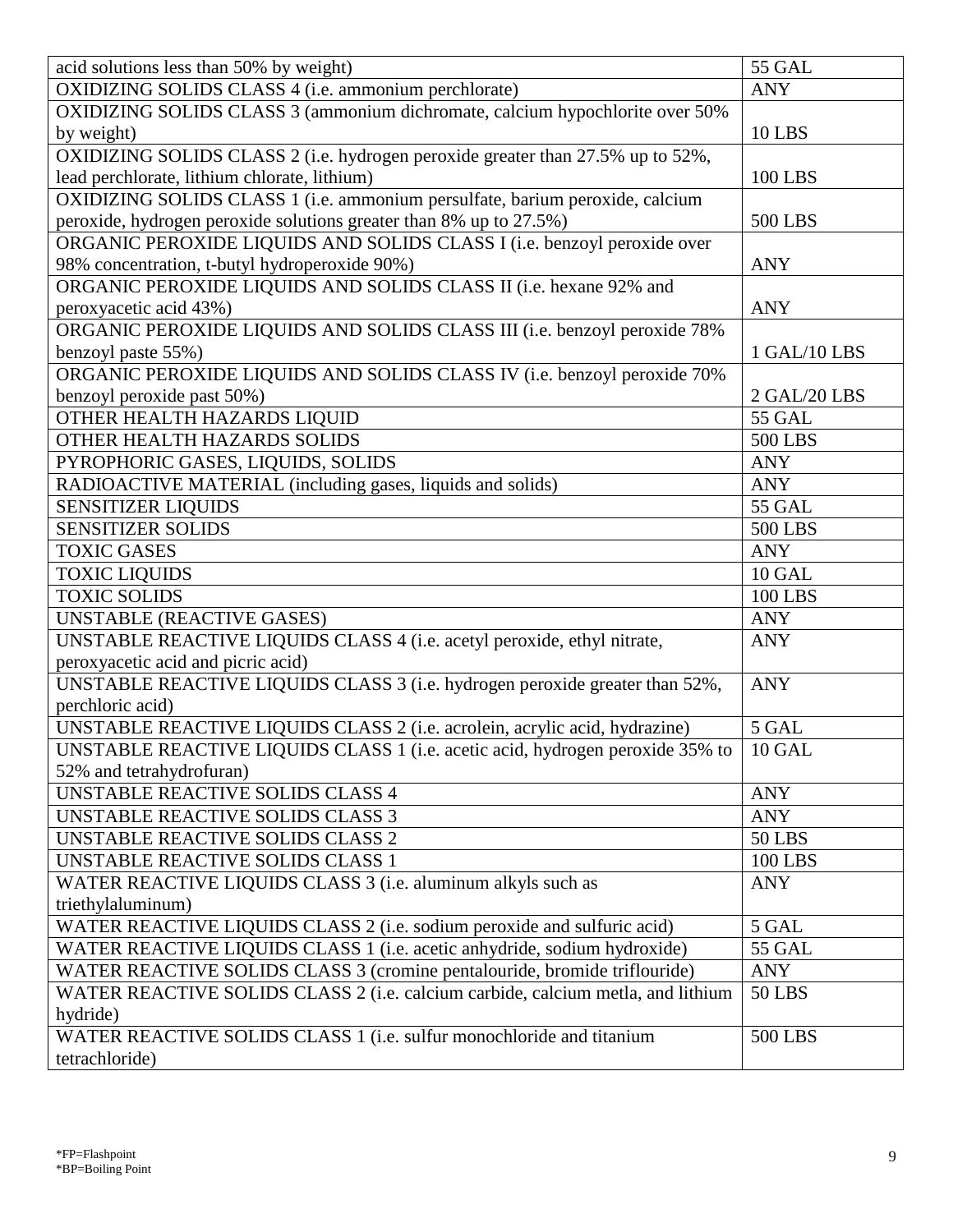## **PRIMARY HAZARD LIST**

|             | <b>SOLIDS</b>              | <b>LIQUIDS</b>             | <b>GASES</b>        |
|-------------|----------------------------|----------------------------|---------------------|
|             | <b>FLAMMABLE</b>           | <b>FLAMMABLE</b>           | <b>FLAMMABLE</b>    |
| 2           | <b>PYROPHORIC</b>          | <b>OXIDIZER</b>            | <b>HIGHLY TOXIC</b> |
| 3           | <b>OXIDIZER</b>            | <b>UNSTABLE (REACTIVE)</b> | <b>OXIDIZER</b>     |
| 4           | <b>UNSTABLE (REACTIVE)</b> | <b>HIGHLY TOXIC</b>        | <b>RADIOACTIVE</b>  |
|             | <b>HIGHLY TOXIC</b>        | <b>RADIOACTIVE</b>         | <b>CORROSIVE</b>    |
| 6           | <b>RADIOACTIVE</b>         | <b>CORROSIVE</b>           | <b>IRRITANT</b>     |
| 7           | <b>WATER REACTIVE</b>      | <b>IRRITANT</b>            | OTHER HEALTH HAZARD |
| 8           | <b>CORROSIVE</b>           | OTHER HEALTH HAZARD        |                     |
| $\mathbf Q$ | <b>IRRITANT</b>            |                            |                     |
| 10          | OTHER HEALTH HAZARD        |                            |                     |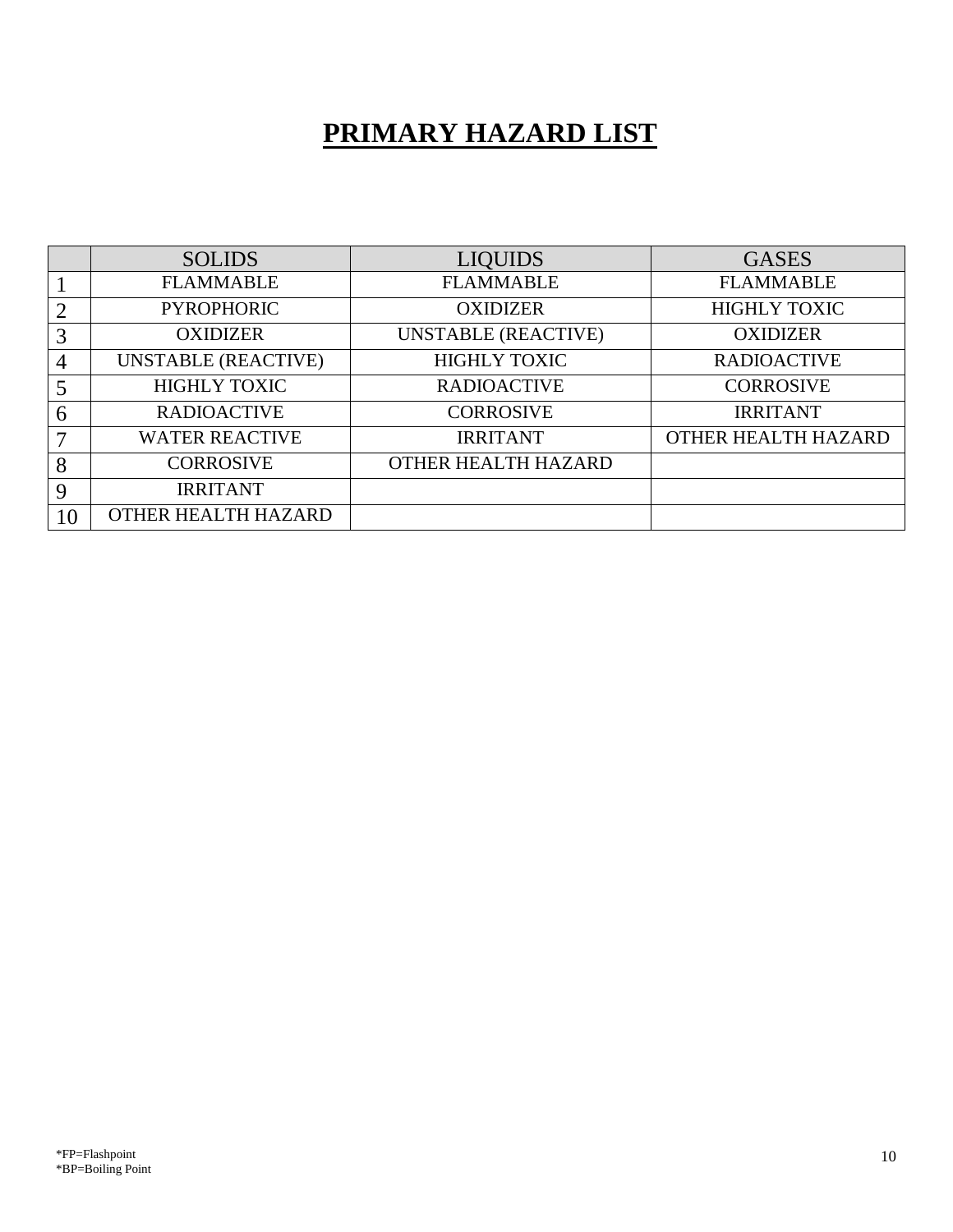## **DEFINITIONS OF HAZARD CATEGORIES**

#### **AEROSOL PRODUCTS:**

Are products, which are dispensed from an aerosol container by a propellant?

#### **BLASTING AGENT:**

Is a material or mixture consisting of a fuel and oxidizer intended for blasting, not otherwise classified as an explosive, in which none of the ingredients is classified as explosive, provided that the finished product as mixed and packaged for use or shipment cannot be detonated by means of a No. 8 test blasting cap when unconfined. Materials or mixtures classified as nitrocarbonitrates by DOT regulations are included in this definition.

#### **CARCINOGEN:**

Is a substance that causes the development of cancerous growths in living tissue? A chemical is considered to be a carcinogen if:

- 1. It has been evaluated by the International Agency for Research on Cancer (IARC) and Found to be carcinogen or potential carcinogen, or
- 2. It is listed as a carcinogen or potential carcinogen in the latest edition of the Annual Report on Carcinogens published by the National Toxicology Program, or
- 3. OSHA regulates it as a carcinogen.

#### **COMBUSTIBLE LIQUID:**

A combustible liquid is a liquid having a flash point at or above  $100^{\circ}$  F. Combustible liquids are subdivided as follows:

**Class II** liquids are those having flash points at or above  $100^{\circ}$  F and below  $140^{\circ}$  F.

**Class III-A** liquids are those having flash points at or above  $140^\circ$  and below  $200^\circ$  F.

**Class III-B** liquids are those having flash points at or above 200° F.

#### **CORROSIVE:**

Is a chemical that causes visible destruction of, or irreversible alterations in living tissue by chemical action at the site of contact? A chemical is considered to be corrosive if, when tested on the intact skin of albino rabbits by the method described in Appendix A to C.F.R. 49, Part 173, it destroys or changes irreversibly the structure of the tissue at the site of contact following an exposure period of fours hours. This term does not refer to action on inanimate surfaces.

#### **CRYOGENIC:**

Is a fluid that has a normal boiling point below minus  $150^{\circ}$  F?

#### **EXPLOSIVE:**

- 1. A chemical that causes a sudden, almost instantaneous release of pressure, gas and heat when subjected to sudden shock, pressure, or high temperatures, or
- 2. A material or chemical, other than a blasting agent, that is commonly used or intended to be used for the purpose of producing an explosive effect and is regulated by Article 77 of the International Fire Code (IFC).

#### **FLAMMABLE GAS:**

Is a gas which, at NTP, is flammable in a mixture of 13% or less by volume with air, or which has a flammable range with air, which is wider than 12%, regardless of the lower explosive limit?

#### **FLAMMABLE LIQUID:**

A flammable liquid is a liquid having a flash point below  $100^{\circ}$  F and having a vapor pressure not exceeding 40 psia at  $100^{\circ}$  F. Flammable liquids include those having flash points below  $100^\circ$  F and are subdivided as follows:

Class 1-A liquids include those having flash points below  $73^{\circ}$  F and having boiling points below  $100^{\circ}$  F.

Class 1-B liquids include those having flash points below  $73^{\circ}$  F and having boiling points at or above 100 $^{\circ}$  F.

Class 1-C liquids include those having flash points at or above  $73^{\circ}$  F and having boiling point below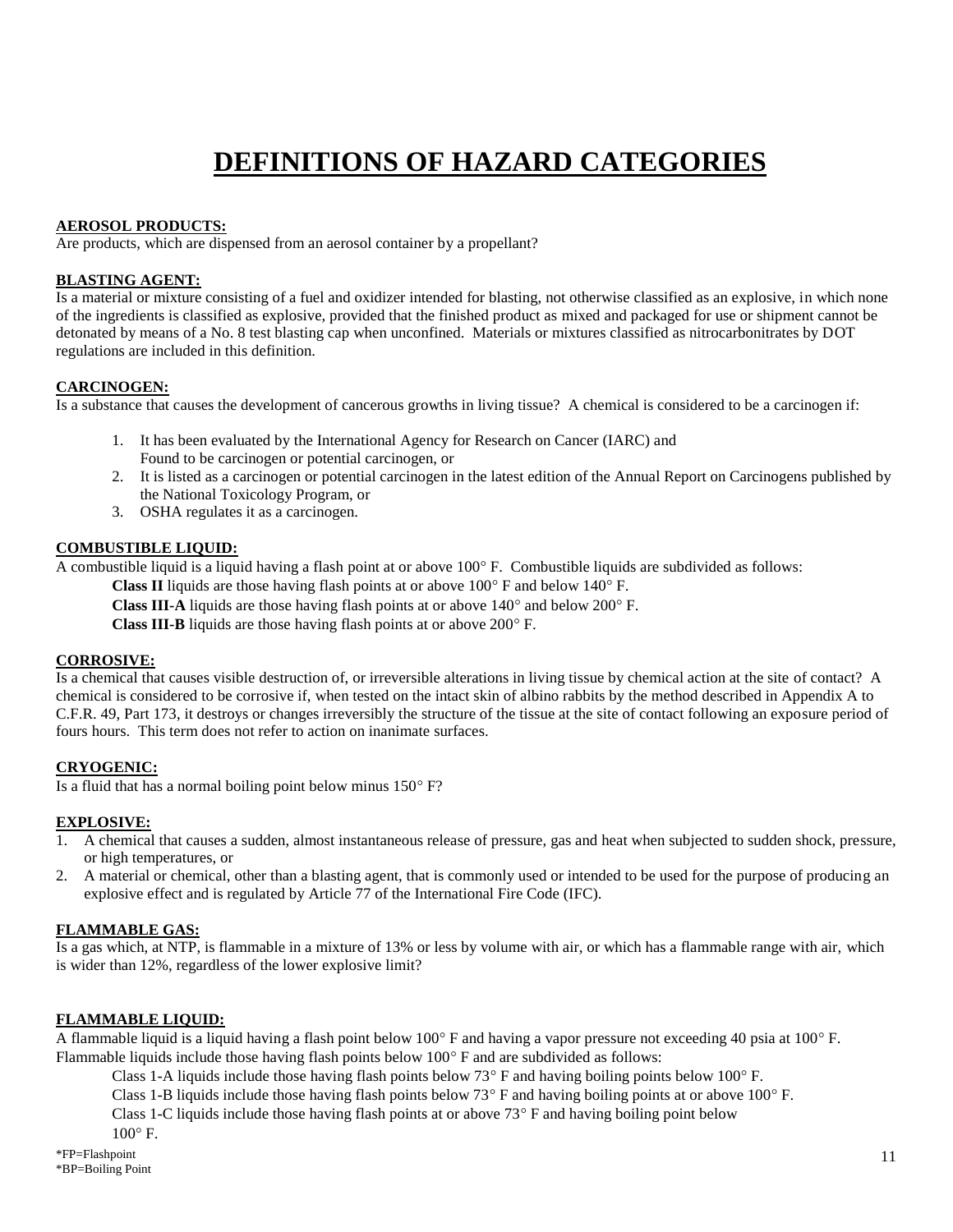**HAZARDOUS WASTE:** Is any waste material as classified by the EPA, 40 CFR or Colorado Department of Health, which cannot be disposed of by normal methods.

#### **HIGHLY TOXIC MATERIAL:**

Is a material that produces a lethal dose or lethal concentration, which falls within any of the following categories?

- 1. A chemical that has a median lethal dose (LD50) of 50 milligrams or less per kilogram of body weight when administered orally to albino rats weighing between 200 and 300 grams each.
- 2. A chemical that has a median lethal dose (LD50) of 200 milligrams or less per kilogram of body weight when administered by continuous contact for 24 hours, or less if death occurs within 24 hours, with the bare skin of albino rabbits weighing between 2 and 3 kilograms each.
- 3. A chemical that has a median lethal concentration (LC50) in air of 200 parts per million by volume or less of gas or vapor, or 2 milligrams per liter or less of mist, fume or dust, when administered by continuous inhalation for one hour, or less if death occurs within one hour, to albino rats weighing between 200 and 300 grams each.

Mixtures of these materials with ordinary materials such as water many not warrant classification as highly toxic. While this system is basically simple in application, experienced technically competent persons must perform any hazard evaluation required for the precise categorization of this type of material.

**INFECTIOUS AGENTS:** Agents, which are usually, located in research or medical facilities which pose the hazard of spreading infectious contamination if contact is made with the product.

#### **IRRITANT:**

Is a chemical which is not corrosive, but which causes reversible inflammatory effect on living tissue by chemical action at the site of contact. A chemical is a skin irritant if, when tested on the intact skin of albino rabbits by the method of 16 C.F.R. 1500.41 for four hours exposure or by other appropriate techniques, it results in an empirical score of 5 or more. A chemical is an eye irritant if so determined under the procedure listed in 16 C.F.R. 1500.42 or other approved techniques.

#### **LIQUIFIED PETROLEUM GAS (LP-GAS):**

Is a material, which is composed predominantly of the following hydrocarbons or mixtures of them: Propane, propylene, butane (normal butane or isobutane) and butylenes.

#### **NON-HAZARDOUS MATERIAL:**

Is a product that poses NO hazard to the environment or the health of those who may come in contact with the product and poses no fire or reactive hazards.

#### **NORMAL TEMPERATURE PRESSURE (NTP)**

A temperature of 70 $\degree$  F (21.1 $\degree$  C) and a pressure of 1 atmosphere [14.7 psia (101.3kPa)]

#### **OTHER HEALTH HAZARD MATERIAL:**

If the product states in the "Health" portion of the Materials Safety Data Sheet (MSDS) that there is a health hazard associated with exposure to the chemical, but the definition of HIGHLY TOXIC, TOXIC, or INFECTIOUS CHEMICALS do not meet the hazard posed, then the OTHER HEALTH HAZARD box should be checked.

#### **OXIDIZER:**

Is a chemical other than blasting agent or explosive that initiates or promotes combustion in other materials, thereby causing fire either of itself or through the release of oxygen or other gases. Classification of liquid and solid oxidizers is according to hazard

Class 4: An oxidizing material that can undergo an explosive reaction when catalyzed or exposed to heat, shock or friction. Class 3: An oxidizing material that will cause a severe increase in the burning rate of combustible materials with which it comes in contact.

Class 2: An oxidizing material that will moderately increase the burning rate or which may cause spontaneous ignition of combustible materials with which it comes in contact.

Class 1: An oxidizing material whose primary hazard is that it may increase the burning rate of combustible materials with which it comes in contact.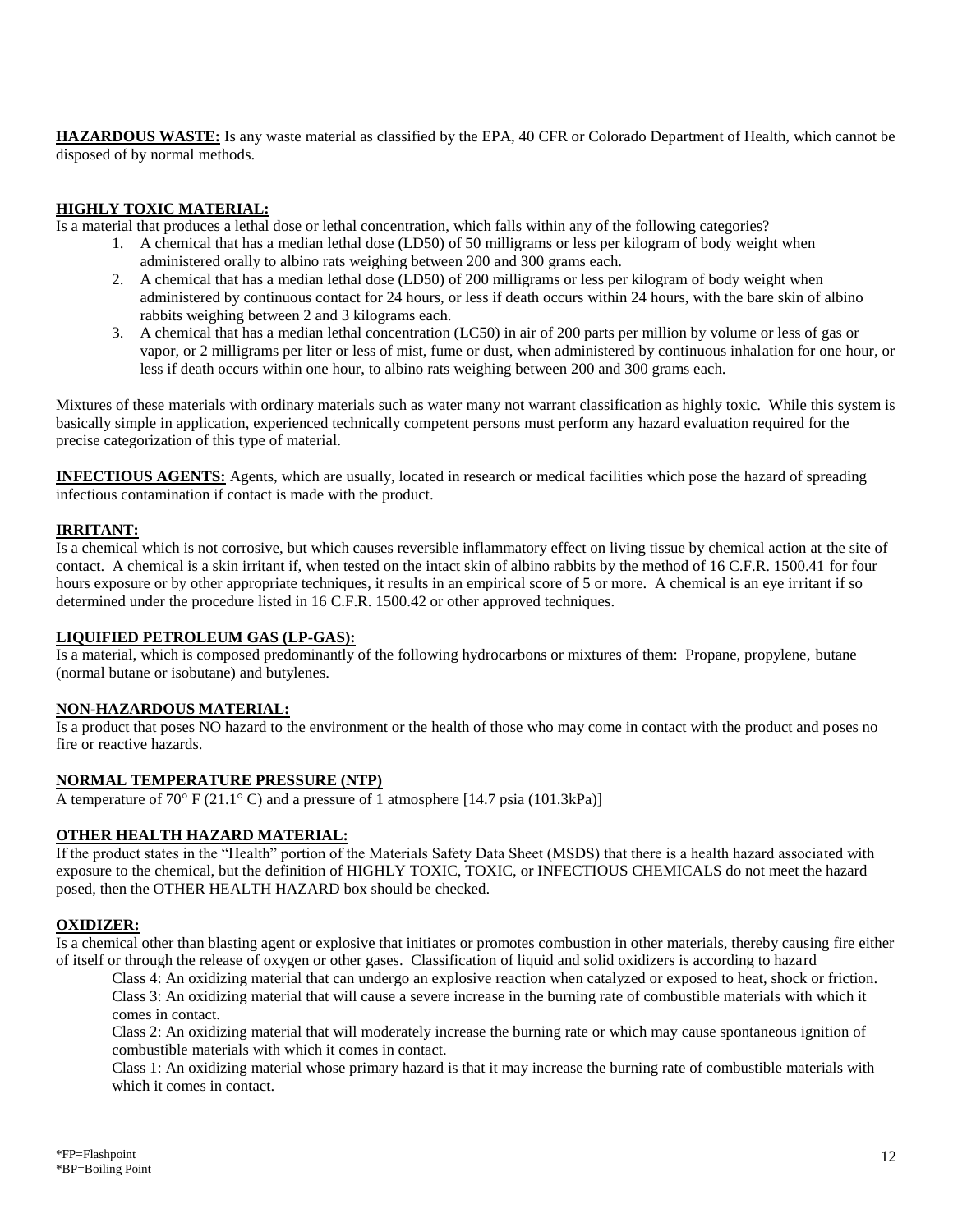#### **ORGANIC PEROXIDE:**

Is an organic compound that contains the bivalent -0-0- structure and which may be considered to be a structural derivative of hydrogen peroxide where one or both of the hydrogen atoms have been replaced by an organic radical. Organic peroxides can present an explosion hazard (detonation or deflagration) or they can be shock sensitive. They can also decompose into various unstable compounds over an extended period of time.

#### **PESTICIDE:**

Is a substance or mixture of substances, including fungicides, intended for preventing, destroying, repelling, or migrating pests and substances or a mixture of substances intended for use as a plant regulator, defoliant or desiccant. Products defined, as drugs in the Federal Food, Drug and Cosmetic Act are exempt.

#### **PYROPHORIC:**

Is a chemical that will spontaneously ignite in air at or below a temperature of  $13^{\circ}$ F.

#### **RADIOACTIVE:**

Is a material or combination of materials that spontaneously emits ionizing radiation.

#### **SENSITIZER:**

Is a chemical that causes a substantial proportion of exposed people or animals to develop an allergic reaction in normal tissue after repeated exposure to the chemical.

#### **TOXIC MATERIAL:**

Is a material, which produces a lethal dose or a lethal concentration within any of the following categories:

- 1. A chemical or substance that has a median lethal dose (LD50) of more than 50 milligrams per kilogram but not more than 500 milligrams per kilogram of body weight when administered orally to albino rats weighing between 200 and 300 grams each.
- 2. A chemical or substance that has a median lethal dose (LD50) of more than 200 milligrams per kilogram but not more than 1,000 milligrams per kilogram of body weight when administered by continuous contact for 24 hours, or less if death occurs within 24 hours, with the bare skin of albino rabbits weighing between 2 and 3 kilograms each.
- 3. A chemical or substance that has a median lethal concentration (LC50) in air more than 200 parts per million but not more than 2,000 parts per million by volume of gas or vapor, or more than 2 milligrams per liter but not more than 20 milligrams per liter of mist, fume or dust, when administered by continuous inhalation for one hour, or less if death occurs within one hour, to albino rats weighing between 200 and 300 grams each.

#### **UNSTABLE (REACTIVE):**

Is a chemical which in the pure state, or as produced or transported, will vigorously polymerize, decompose, condense, or will become self-reactive under condition of shock, pressure or temperature.

#### **WATER-REACTIVE MATERIAL:**

Is a material, which explodes; violently reacts; produces flammable, toxic or hazardous gases; or evolves enough heat to cause self-ignition or ignition of nearby combustibles upon exposure to water or moisture.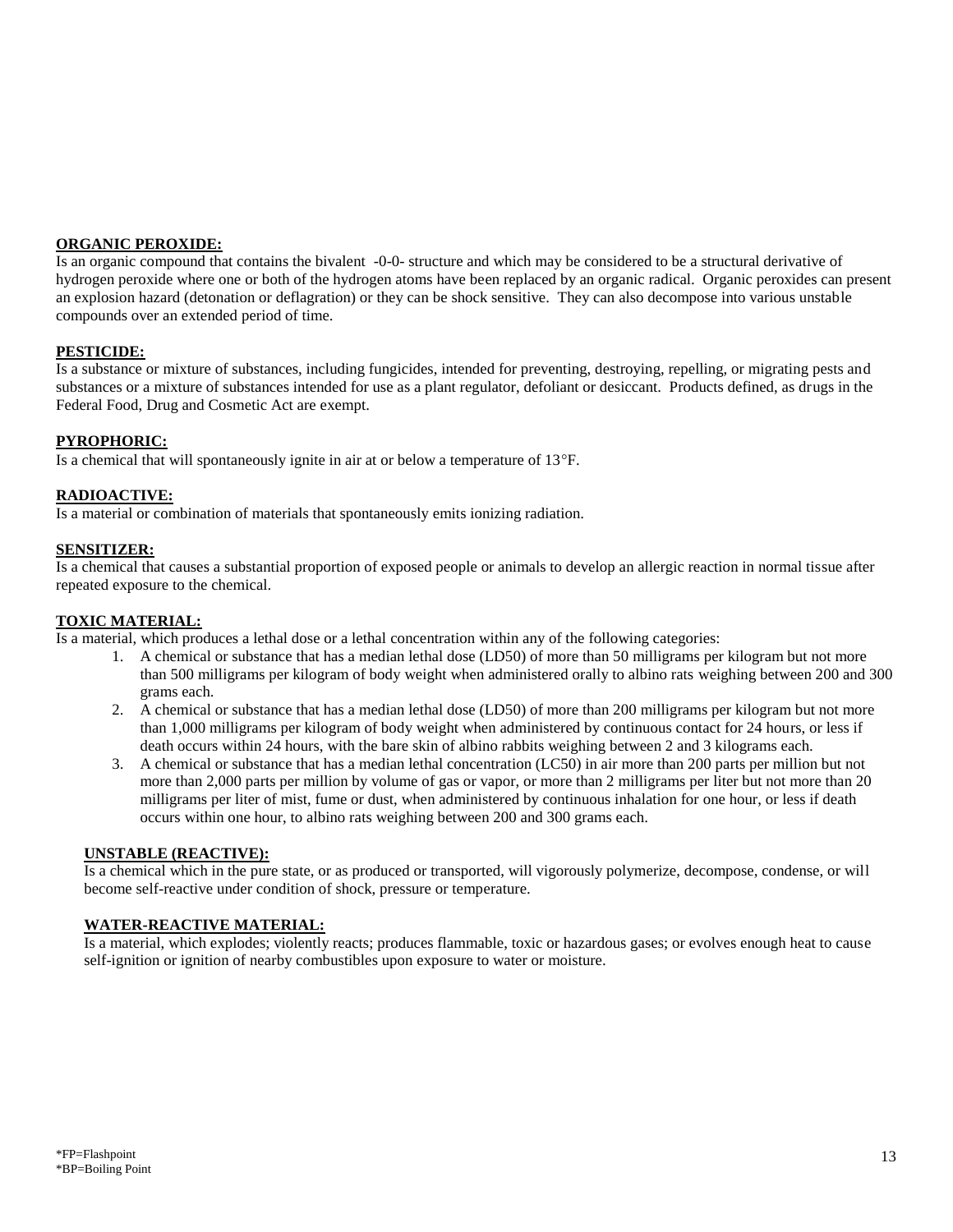# **Permit Fee's**

| <b>NUMBER OF LBS., OR GALLONS</b> | <b>PERMIT FEE</b> |
|-----------------------------------|-------------------|
| $0 - 50$                          | \$90.00           |
| $51 - 100$                        | \$150.00          |
| $101 - 500$                       | \$200.00          |
| $501 - 1000$                      | \$300.00          |
| $1001 - 2000$                     | \$400.00          |
| $2001 - 5000$                     | \$500.00          |
| $5001 - 10,000$                   | \$600.00          |
| 10,000-30,000                     | \$1,000.00        |
| 30,000 and over                   | \$2,000.00        |
| Motor Vehicle Fuel/Gas Station    | \$500.00          |
| <b>Operational Permit</b>         |                   |

**EXAMPLE:** If you had a total aggregate quantity of hazardous materials of 400 lbs., your permit fee would be \$200.00, if you had a total of 400 lbs., plus 300 gallons your permit fee would be \$300.00 because your total aggregate would be 700 combined total.

**Cylinders:** \$10.00 per cylinder (maximum of \$100.00). Large cylinders that are outside will be \$50.00 per cylinder. (i.e. propane, liquid oxygen). **DO NOT INCLUDE CYLINDER QUANTITIES IN YOUR AGGREGATE AMOUNT FOR PERMIT FEE!**

- **Welding:** \$75.00 / per 8 cylinders
- **Cryogenics:** Amount of product plus \$75.00/ per product
- **Aerosols:** \$75.00 plus amount of product
- **Refrigeration Equipment:** \$75.00 plus amount of product
- **Retail Propane Storage Cabinets:** \$189.00 per cage.

**\*\*\***The initial inspection and 1 re-inspect (if needed) will be without an extra charge. If additional inspections are required, there will be a **\$300.00 charge per inspection.**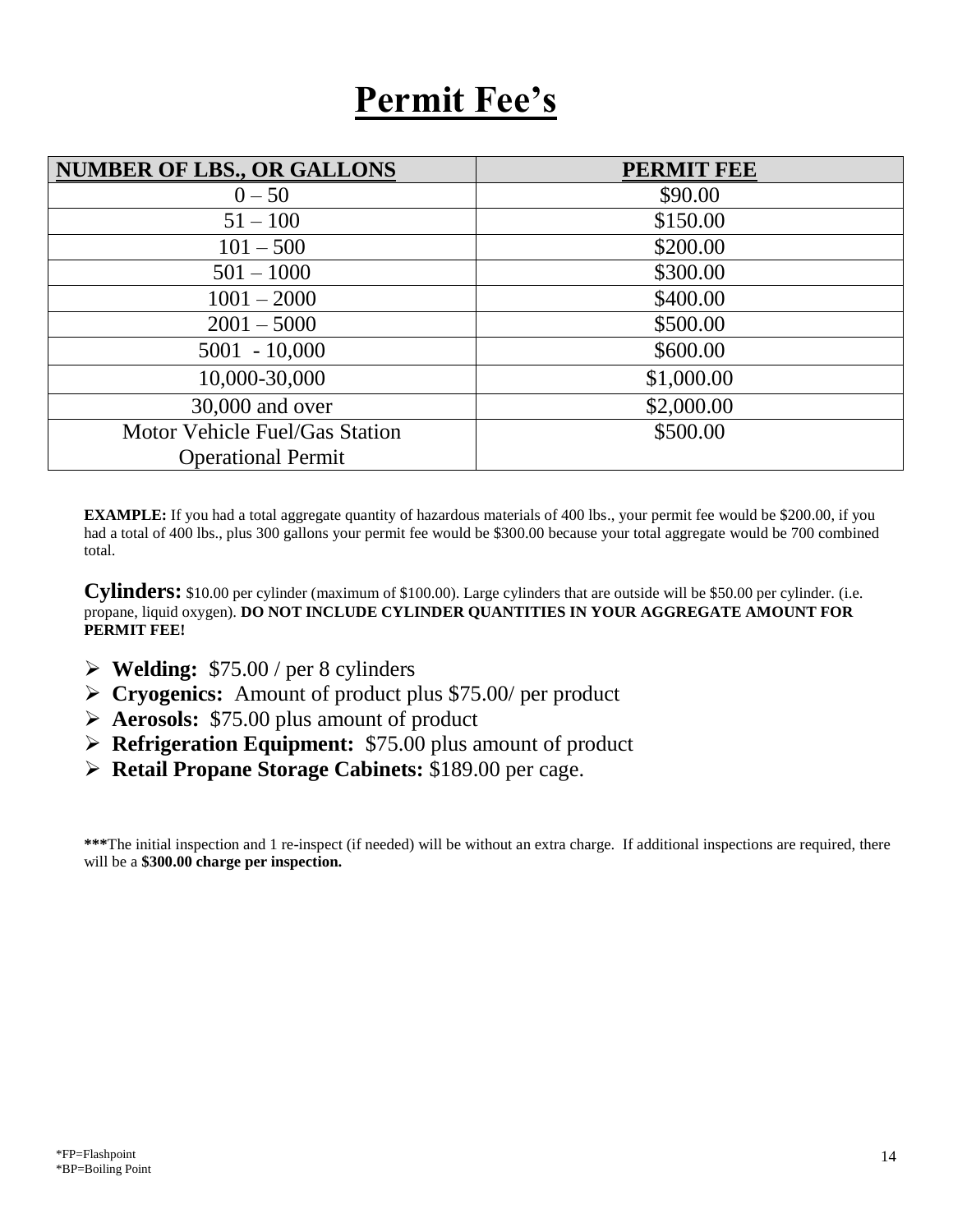# **Frequently Asked Questions**

### *Where do I find the information about my hazardous materials?*

**Your MSDS will have all the information you need, including the NFPA 704 information regarding placard numbers.**

### *Do I need secondary containment for my 55 gal drums?*

**Yes, any single chemical container of 55 gallons or more, with any NFPA 704 rating over a '1', needs secondary containment.**

### *What size of secondary containment do I need?*

**If you use a tub type, it must hold at least half of the main container, if you use a pallet type, it must be able to hold the entire contents of the largest container. Example: you can have (2) 55 gal. Drums and (2) 30 gal. Drums on (1) pallet type containment system with at least a 55 gal. Capacity.**

### *Can Propane be stored inside?*

**The small 2.5lb. Bottles used for retail sale are the only propane bottles allowed to be stored inside. All others must be outside and comply with the following: 1) no closer than 20ft. from an opening 2) must have crash protection 3) must be secured from tampering 4) cannot be under an unprotected combustible overhang.**

## *What size of gasoline containers can I have?*

**If you have plastic gas cans, they must be stored in a flammable cabinet. You can have up to 10 gallons stored outside of a flammable cabinet, as long as you use metal safety cans.**

### *Are there regulations for applying flammable finishes in my auto body shop?*

**Yes, you must have an approved spray booth (see IFC) with an approved suppression system and ventilation. If you mix on site, you will also need an approved mixing room (see IFC) with a suppression system and ventilation. Prior to installing anything new, you must apply for a permit by submitting 3 sets of plans to West Metro Fire Rescue.**

## *How do I find out about placards?*

**During the inspection, you will be told where to place your NFPA 704 placards. Your MSDS should have the appropriate numbers for these placards. The Fire Dept. Inspector can also advise you on this.**

### *What materials do I need to report?*

**The amounts permitted are listed in the packet. If you have more than the listed amount, then you need to include it in your aggregate amount.**